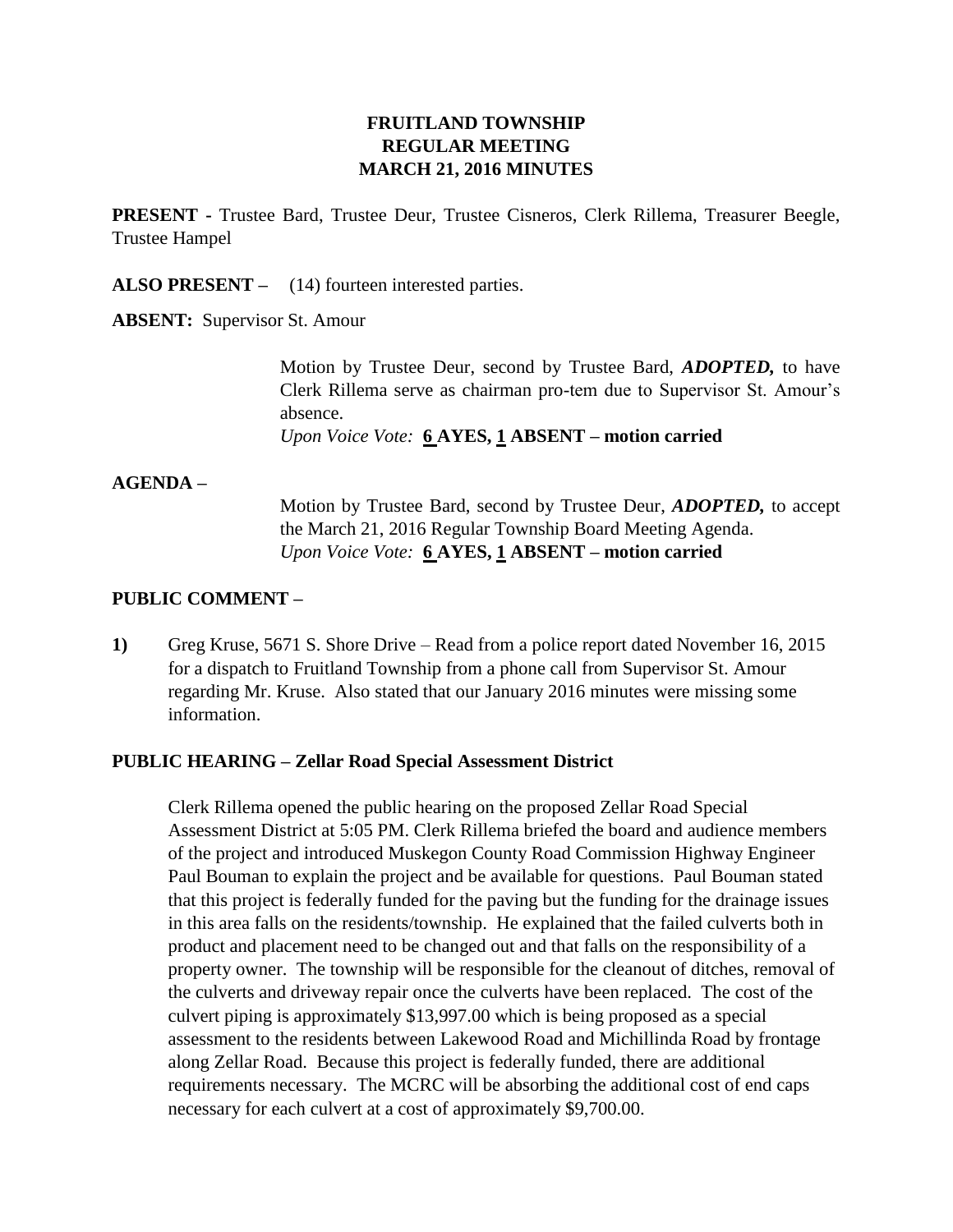# **PUBLIC COMMENT –**

- 1) Chris Sorauf, 4099 Dame Road inquired about material cost for culvert vs frontage as he only has one culvert. Stated he would be paying \$4,000.00 for this project for only having one culvert. MCRC Engineer Bouman responded that costs for the culvert are only for the pipe itself, that the township will be absorbing the removal/replacement, cleanout of ditching and driveway repair costs. Clerk Rillema responded that the township board agreed that all in this one mile stretch would benefit so they priced for frontage along Zellar Road versus culvert replacement only per property owner.
- 2) Deb Corsi, 5747 Zellar Road stated she doesn't like the culverts because they are hard to mow and keep clean. Asked if they would be any deeper. Doesn't remember the culverts being so full in years past. Asked Paul Bouman if with the first phase of Zellar Road being improved if those residents also had to pay to have culverts replaced. MCRC Engineer Bouman responded that the ditches have existed since 1906 in which they are necessary to route the water from road drainage and high water table away from the area or additional flooding would occur. No driveway culverts in the first phase of Zellar Road improvement needed to be replaced so no residents were special assessed. They did replace road culverts at intersections but that was absorbed by the MCRC.
- 3) Brian Short, 5563 Zellar Road stated he is not opposed to the drainage improvement but inquired to Paul Bouman the costs for the first phase of Zellar Road (White Lake Drive to Lakewood) compared to the costs for this proposed project. Also wondered about a road study as Zellar Road is a highly traveled road. MCRC Engineer Bouman did not have the costs for the first phase but will get back to him with those costs. MCRC Engineer Bouman stated that a road study shows 1800-2000 cars a day travel Zellar Road which isn't considered heavy compared to other roads in the county.
- 4) Linda Sorauf, 4099 Dame Road inquired with the Board of Trustees a time frame for payment of such assessment and asked about start time for this project this summer as they run a 6-8 week blueberry farm in which patrons would need to be able to travel to their farm site. The Board responded that discussion of length of assessment had not been decided but is looking for suggestions from those in the proposed district but a one or two year would seem appropriate. MCRC Engineer Bouman responded as to start date that bids were expected sometime in April. The project is expected to last approximately 3 weeks. Residents in that area would be able to get in and out of their driveways but may be disrupted when their particular culvert/ditch is being repaired. Additional signage could be posted to educate patrons how to access the farm site.
- 5) Karen Belrose, 5971 Zellar Road inquired if any ditching would be necessary along her frontage as she has not standing water for any length of time. MCRC Engineer Bouman responded that no additional ditching would be necessary but cleaning out certain areas may occur.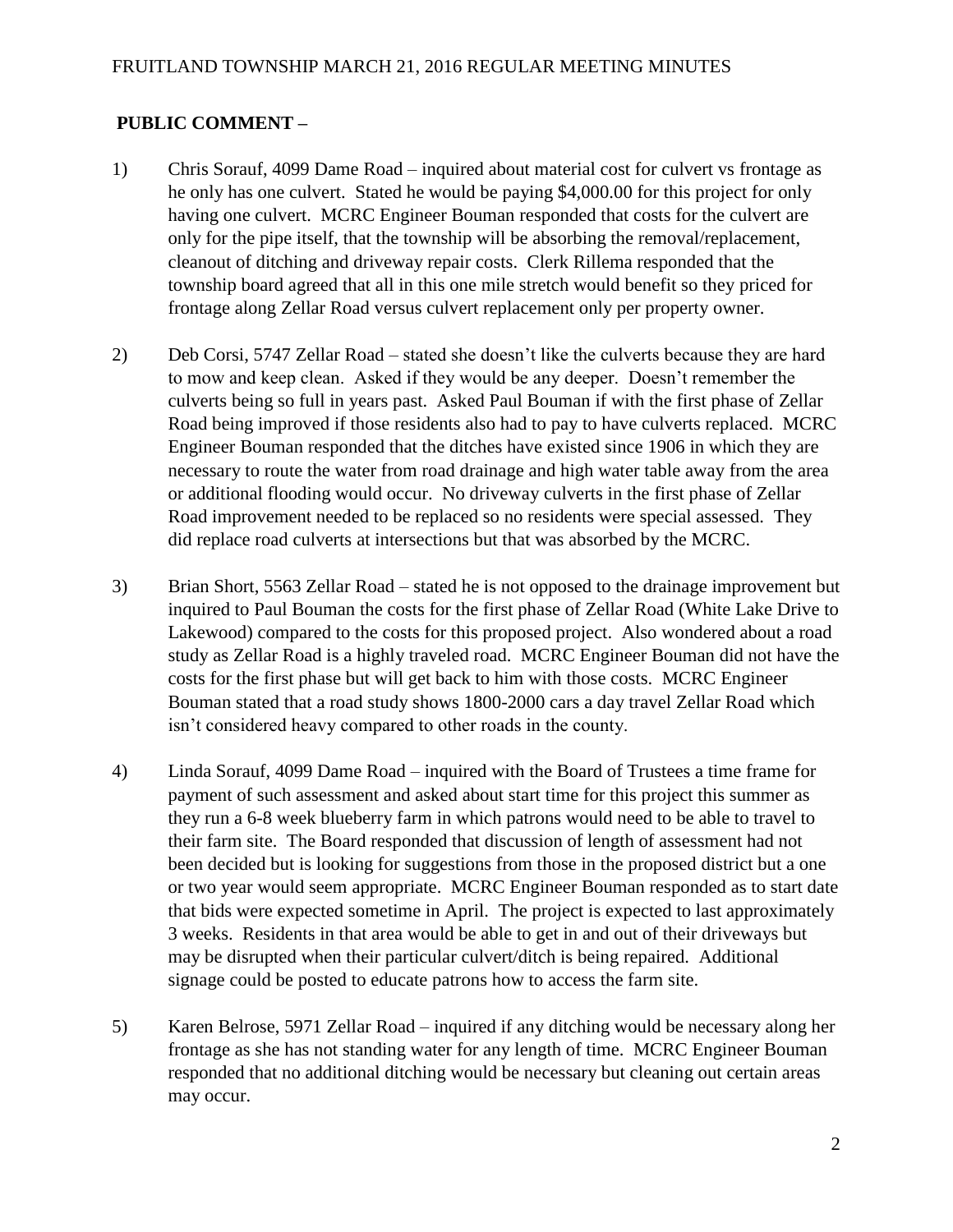#### FRUITLAND TOWNSHIP MARCH 21, 2016 REGULAR MEETING MINUTES

6) Matt Johnson, 2936 Nestrom Road – thanked the Board of Trustees and MCRC for keeping the road end at Nestrom open. Clerk Rillema reminded Mr. Johnson that this was the public hearing public comment for the proposed Special Assessment District for Zellar Road Improvement project but accepted his comment.

Public hearing was closed at 5:46 PM.

Clerk Rillema stated that after hearing the public comments that additional conversation regarding the assessment would take place at the work session in April. A resolution if the project is approved would be discussed at the regular meeting in April. Trustee Bard stated that she felt a two year assessment would benefit those property owners with a higher assessment. Trustee Cisneros concurred with Trustee Bard's comments. Trustee Deur explained the board's deliberated on either culvert or frontage but felt that all the property owners in that district would benefit overall. He too felt a two year assessment would be desirable. Treasurer Beegle abstained from comment. Trustee Hampel felt that assessing by frontage was the most beneficial for all involved.

## **MINUTES –**

Motion by Clerk Rillema, second by Trustee Bard, *ADOPTED,* to accept the February 8, 2016 Work Session Minutes, February 16, 2016 Regular Meeting Minutes and February 23, 2016 Special Meeting Minutes. *Upon Voice Vote:* **6 AYES, 1 ABSENT – motion carried**

#### **RECEIPTS & DISBURSEMENTS –**

Motion by Treasurer Beegle, second by Trustee Cisneros, *ADOPTED,* to accept the Receipts of 218,813.56 and Bank Balance and Certificate of Deposits of \$1,460,369.40 for the period of February 1, 2016 through February 29, 2016 as reported by Melissa Beegle, Fruitland Township Treasurer and approve General Fund 101 Disbursements in the amount of \$40,985.45 for the period of February 1, 2016 through February 29, 2016 as reported by Karolyn Rillema, Fruitland Township Clerk. *Upon Voice Vote:* **6 AYES, 1 ABSENT – motion carried**

**ANNOUNCEMENTS/COMMUNICATIONS –** There were no announcements.

#### **CONSENT AGENDA –**

Motion by Treasurer Beegle, second by Trustee Deur, *ADOPTED,* to renew the following persons to the various boards/committees: Val Jensen II (non-voting member), Planning Commission term ending 3/31/17 Thomas Thompson, Planning Commission term ending 3/31/19 Willie Josephson, Planning Commission, term ending 3/31/19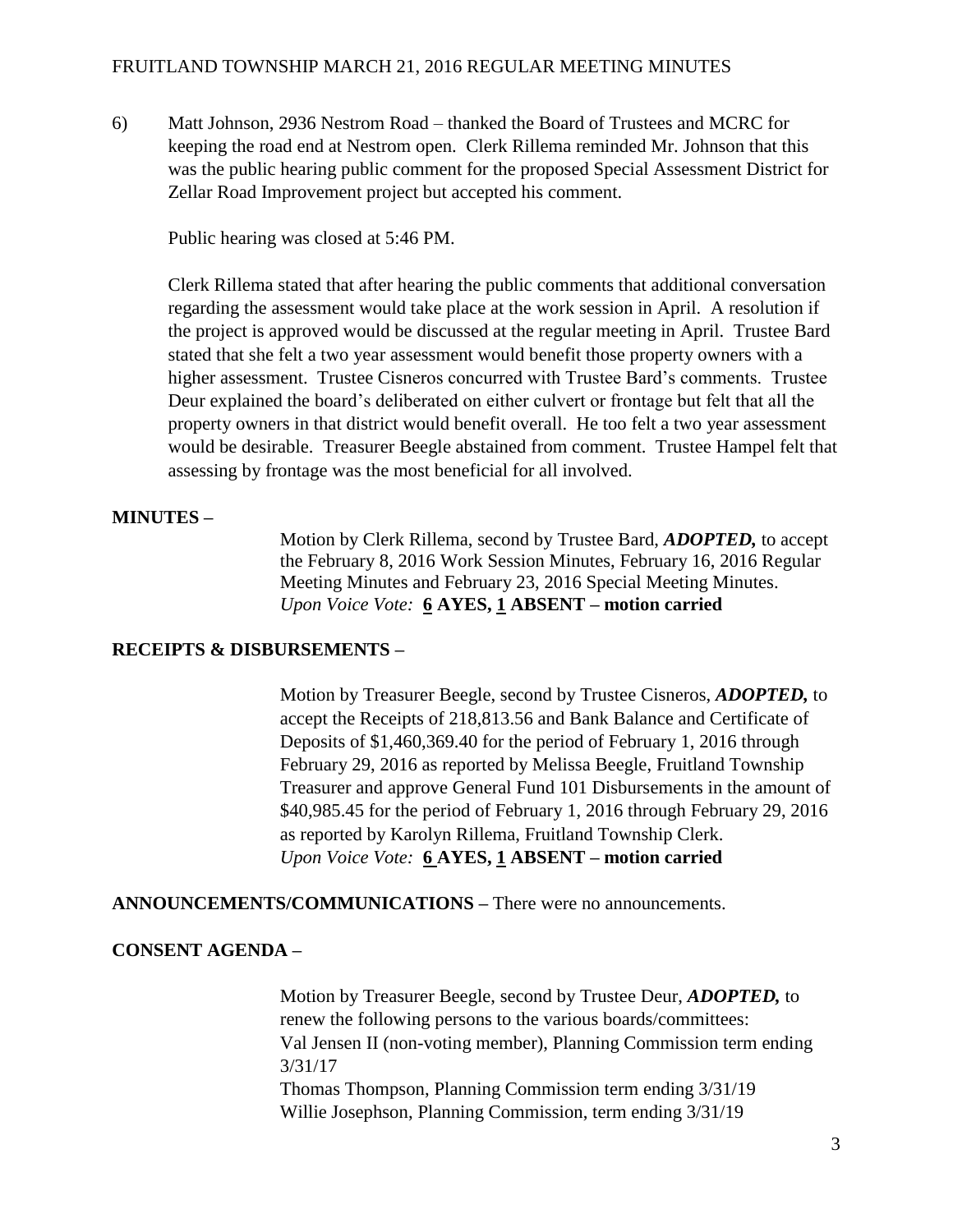Jan Deur (ex-officio Trustee), Planning Commission term ending 11/20/16 Eileen Stoffan, Zoning Board of Appeals term ending 3/31/19 *Upon Voice Vote:* **6 AYES, 1 ABSENT – motion carried**

## **COMMITTEE/BOARD UPDATES –**

• Planning Commission – Trustee Deur stated that a public hearing will be held on April 7, 2016 at 6:30 PM on Special Land Use language for historic resorts within the township. He encouraged all Board of Trustees to attend.

## **OLD BUSINESS –**

- 1. 2016-17 Budget Discussion Clerk Rillema stated that she added back in the lease amount for the Fire Barn under Revenues and increased the PINS program to reflect Fruitland Township going 100% under Department 301. The budget adoption meeting will be Wednesday, March 30, 2016 at 10:00 AM here at the township hall. Trustee Deur asked if under the Fire Barn Revenues that "potential sale" be stricken. Clerk Rillema will remove. It is a balanced budget and there was no further comment on the proposed budget.
- 2. 2016-17 Trustee Salary –

#### **FRUITLAND TOWNSHIP RESOLUTION NO. 2016-06(a) ESTABLISH TRUSTEE SALARY FOR FISCAL YEAR 2016 / 2017**

*WHEREAS*, The Township of Fruitland, County of Muskegon, is a general law township established in 1869; and

- *WHEREAS*, The electorate of the Township of Fruitland, County of Muskegon, elected four Trustees at a General Election, held November 6, 2012, in accordance with the Election Law of the State of Michigan, to fulfill the duties and responsibilities established by Statutes of the State of Michigan and the Township of Fruitland ; and
- *WHEREAS*, The Township of Fruitland does not hold an Annual Meeting; and

*WHEREAS*, The Township of Fruitland has not adopted an Ordinance to Establish a Salary Compensation Committee;

*THEREFORE, LET IT NOW BE RESOLVED,* that this resolution identifies the authority of the members of the Fruitland Township Board to determine the salaries of the elected officials, in compliance with MCLA 41.95 (3), and

Motion by Clerk Rillema, second by Trustee Deur, *ADOPTED,* Resolution 2016-06(a) to approve Trustee Salary for fiscal year 2016 – 2017.

Upon a roll call vote, with all members present, the members voted as follows:

**"AYE"**: Trustee Hampel, Treasurer Beegle, Trustee Cisneros, Trustee Deur, Trustee Bard, Clerk Rillema **"NAY"**: None **"ABSENT"**: Supervisor St. Amour

*BE IT RESOLVED THAT*, as of April 1, 2016, the salary of each of the Trustees for the Township of Fruitland shall be established at a proper level of \$*3,825.78* for the Fiscal Year of April 1, 2016 through March 31, 2017.

> Karolyn Rillema, Clerk Township of Fruitland

# **NEW BUSINESS –**

1. February Budget Amendments –